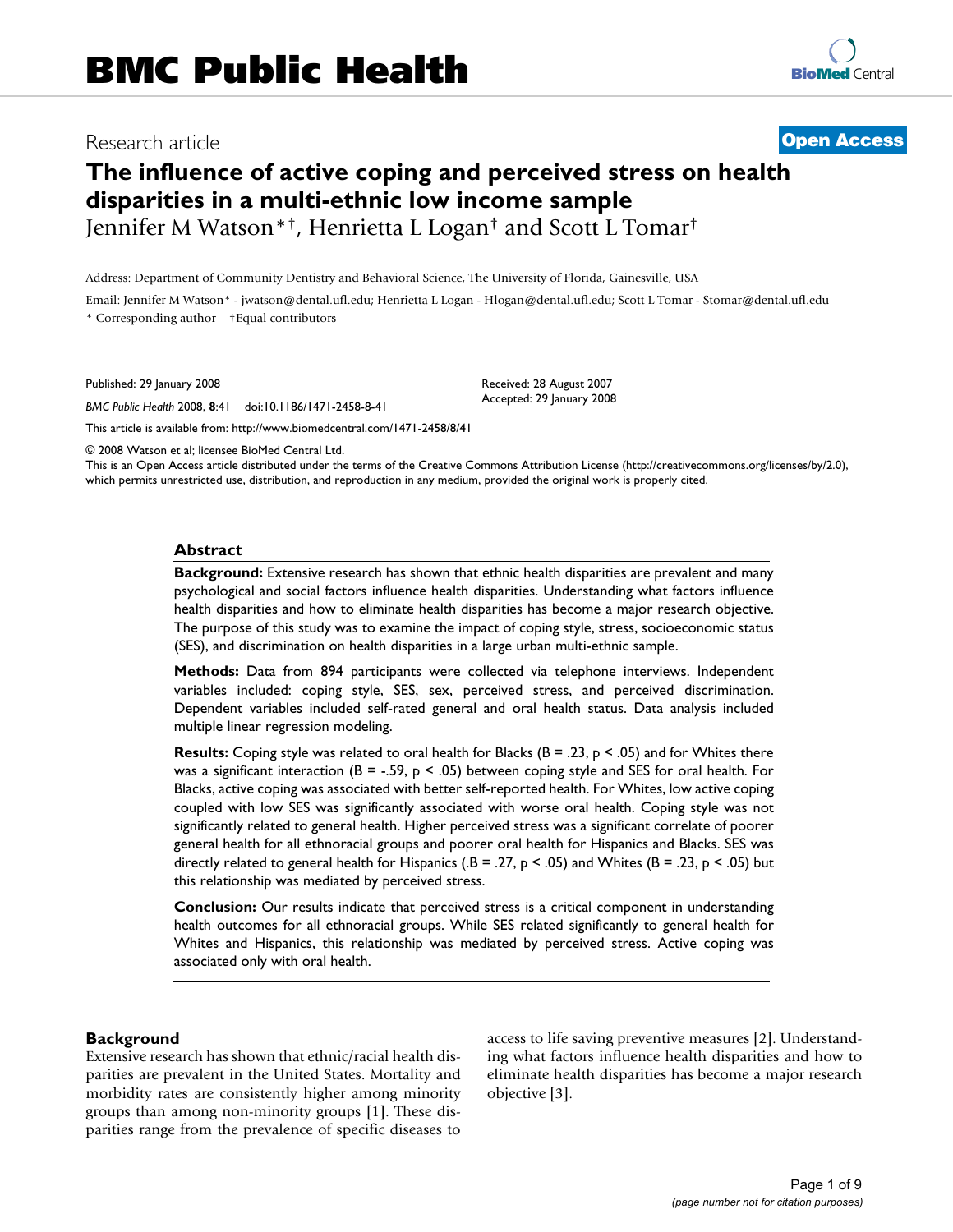Previous research has shown that self-rated health is strongly and consistently associated with morbidity and is frequently shown to be as good as or better than a physical examination in predicting mortality [4]. Self-rated health is often considered a more comprehensive measure of health than simple rates of mortality and morbidity and health disparities have been clearly demonstrated using a single global measure of health [5].

Oral health has become a critical area in health disparities research as evidenced by the first-ever Surgeon General's Report on Oral Health [6]. Poor oral health causes significant pain, diminishes overall quality of life, and is considered an integral part of general health. For example, recent research findings have pointed to possible associations between chronic oral infections and diabetes, heart and lung diseases, stroke, low birth weight, and premature births [6]. Furthermore, individuals with lower income and members of some racial and ethnic minority groups experience a disproportionate level of oral health problems [6].

Many factors including socioeconomic status (SES), chronic stress levels, discrimination, coping style, ethnoracial group membership, and sex are strongly associated with general and oral health disparities, but the causal mechanisms remain unclear [7,8]. A strong association has been found between chronic stress and poorer health [9-11]. In addition, coping strategies that emphasize actively engaging in problem solving strategies, i.e. "active coping", have frequently been associated with better health outcomes, e.g. [12,13] but studies of health outcomes among Blacks have suggested otherwise [14-17]. The John Henryism Hypothesis (JHH) posits that for Blacks, active coping accompanied by chronic psychosocial stress is associated with elevated risk for negative health outcomes among those without sufficient socioeconomic resources [15,18]. For example, studies supporting the JHH typically demonstrate that for Blacks in small, poor, mostly rural communities, high active coping coupled with low SES results in higher hypertension and cardiovascular reactivity [14,15,19,20]. JHH combines psychological and social factors many minorities face to begin to explain health disparities, but the generalizability and the precise parameters for the phenomena are still speculative. However, the JHH has only been applied to samples of African American adults and it is unclear if it would apply similarly to other racial or ethnic groups such as Hispanics or to more general health indicators.

In order to better understand the influence of active coping on health in minorities it is critical that active coping be examined in conjunction with common psychological and social stressors known to be related to health in a large multi-ethnic non-rural sample. It is critical that culturally sensitive measures of active coping, socioeconomic status, and discrimination applicable to both minority and non-minority individuals be used to gain a clear understanding of how these factors interact and relate to health. In addition, a critical and often neglected area – self-rated oral health – should be included as a sensitive marker of both social and biological aspects of health [6].

This study addressed important gaps in the stress and coping literature. Specifically, this study investigated how stress and coping influence not just general health, but oral health as well. In addition, it expanded the JHH hypothesis to a racial/ethic population other than African Americans (Hispanics) to discern whether active coping combined with increased stress was deleterious to general and oral health. The purpose of this study was to assess the impact of active coping on health as well as how the relationship between active coping and health was influenced by common psychological stressors (perceived stress) and social stresses (discrimination, SES) in an urban multi-ethnic sample. Specifically, our hypothesis was that high active coping coupled with low socioeconomic status would predict low self-rated health in all ethnic groups. We hypothesized that perceived stress would relate to general and oral health for all ethnic groups, but perceived discrimination would only relate to general and oral health for minority populations. We also hypothesized that SES would be inversely related to health for all ethnic groups.

## **Methods**

## *Data Source*

Data for this study were collected as part of a larger study designed to test the effectiveness of an oral cancer awareness billboard campaign in Florida [21]. Baseline data were collected in Miami-Dade and Duval counties in September and October 2001. A follow-up survey was completed in the same counties in July to September 2002. Miami-Dade County is located in southern Florida and contains 2.3 million residents, 57.3% of whom are Hispanic or Latino in origin and 20.3% who are black or African American. Duval County, which includes the city of Jacksonville, is located in the northeastern part of the state. Duval County contains 792,434 residents, 4.1% of who are of Hispanic or Latino origin and 27.8% of who are black or African American. Data used in this analysis are from the follow-up survey ( $N = 894$ ). The study was reviewed and approved by the University of Florida Health Science Center Institutional Review Board and followed human subject guidelines for research. Verbal informed consent was obtained from each participant.

## *Participants*

The sample frame for the survey included households with a land line telephone located within low to moderate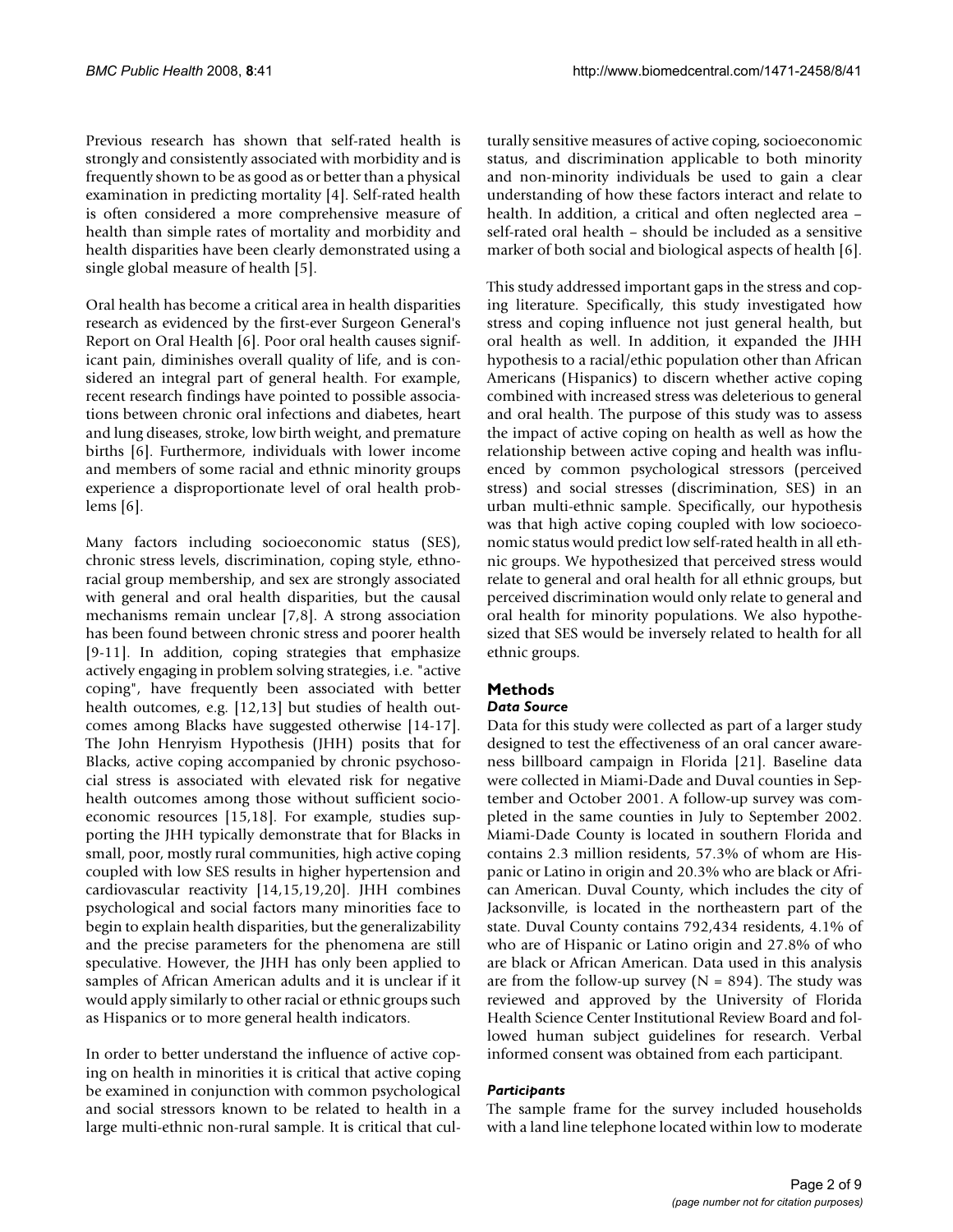income areas within each of the two counties; median household income for the targeted census tracts ranged from \$7,243 to \$97,453, with a median of \$33,252. The inclusion criteria for participation in the study were to be at least 18 years of age and to speak either English or Spanish. Random digit dialing was used to select a probability sample of households. Approximately 25% of the telephone interviewers were Black and 55% were females. Each interview lasted approximately 27 minutes. To complete 894 surveys, 8,863 telephone numbers were selected of which 699 were for businesses, institutions, or group quarters and were ineligible to participate. Because of technical problems (e.g., fax number, answering machines with no message), 3,386 telephone numbers were excluded. There were 132 telephone numbers that reached households in which physical, mental or language barriers made potential respondents ineligible. There were 1,200 persons who refused to participate or did not complete the telephone survey. No eligible respondent was available (including no answer or always busy) at 2,552 telephone numbers (See Table 1). Further details on the survey design and content have been published previously [21].

#### *Measures*

#### *Self-rated general health and oral health*

Self-rated general health and self-rated oral health were the key dependent variables in this study. Participants were asked to indicate how they rated their health in general and their dental or oral health on a 5-point scale from 1 ("Excellent") to 5 ("Poor"). This method of assessing global general and oral health has been shown to be a valid assessment of health and also has the advantage of permitting respondents to integrate multiple aspects of their health in their rating [4,22-27]. It offers positive response categories (excellent/good) rather then limiting people to only reporting health problems [28]. In order to maintain consistency with large epidemiologic studies that used single global measures of self-rated health, "Excellent" and "Very Good" were combined into a single

| Category                             | N    |
|--------------------------------------|------|
| <b>Completed Interviews</b>          | 894  |
| <b>Eligible No Interview</b>         |      |
| Refusal/less than 50% complete       | 1200 |
| Non Contact                          |      |
| <b>Ineligible Respondents</b>        |      |
| Physical/Mental/language barriers    | 132  |
| <b>Unknown Eligibility</b>           |      |
| NO answer/Always busy                | 2552 |
| <b>Not Eligible</b>                  |      |
| Business/institutions/group quarters | 699  |
| Fax/Data line                        | 3386 |

category [5]. Items were reverse-coded so that higher scores indicated better health.

#### *Demographic Information*

Demographic items were derived from the Behavioral Risk Factor Surveillance System Survey [29]. Participants indicated their sex (male, female), ethnicity (Hispanic/ Latino) and race (White, Black or African-American, Asian, Pacific Islander, American Indian/Native American, Other). For purposes of this analysis, three racial/ethnic groups were used: Hispanics, non-Hispanic blacks, and non-Hispanic whites. Hereafter, non-Hispanic blacks are referred to as Blacks and non-Hispanic whites are referred to as Whites.

## *SES*

A modified version of the MacArthur Scale of Subjective Social Status [30] was used to assess the respondents' social status. Subjective social status has been characterized as a person's belief about his or her location in a status order and takes into account multidimensionality of SES simultaneously. It has been shown to assess aspects of social status that are typically not captured by more traditional SES measures such as income or education [31]. Respondents were asked to "think of a ladder with 10 rungs as representing where people stand in the United States. At the top of the ladder (10) are the people who are the best off – those who have the most money, the most education and the most respected jobs. At the bottom (1) are the people who are the worst off – who have the least money, least education, and the least respected jobs or no job..." They were then asked to place themselves on this ladder, at this time in their lives, relative to other people in the United States by selecting a number from 1 to 10. The midpoint of the scale (5) was used to divide participants into low SES vs. high SES.

#### *Discrimination*

Discrimination was assessed by using "The Everyday Discrimination Scale" [32]. This is a 9 item measure assesses chronic and routine experiences of unfair treatment and has been shown to have reasonable internal consistency (Cronbach's alpha = .88) [32]. It can be easily utilized with all ethnic and racial groups because it does not focus on race or color discrimination solely but rather more typical occurrences of unfair treatment. For instance, participants rate their day-to-day experience of how often they experience unfair treatment; are treated will less courtesy than others. Mean scores were calculated for participants that had valid data on at least 2/3 of the items and higher scores indicate higher discrimination.

## *Stress*

Stress was assessed by utilizing Cohen's Perceived Stress Scale (PSS). The PSS is a 14-item scale and is one of the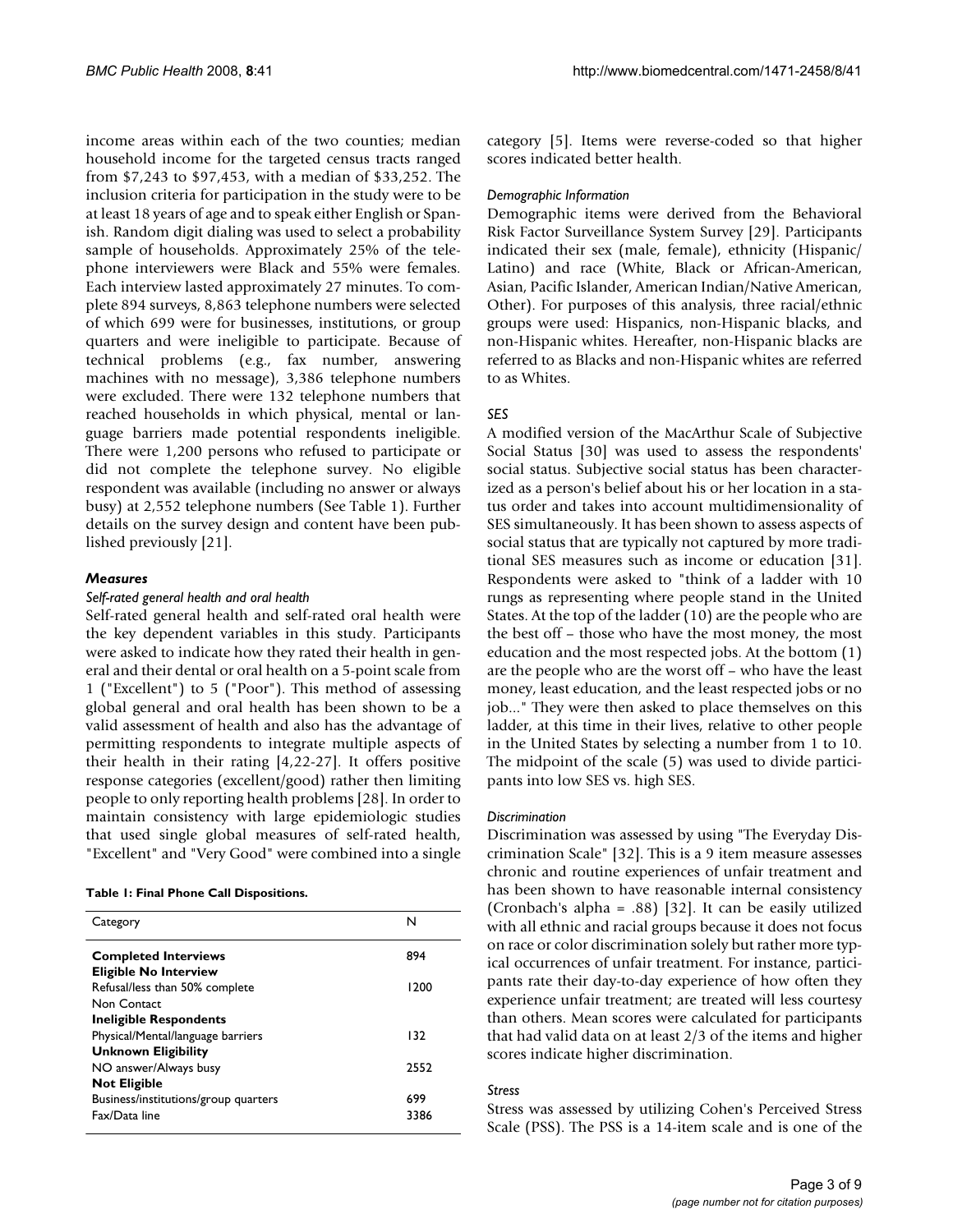most widely used psychological instruments for measuring the perceptions of stress [33]. Items were designed to assess how unpredictable, uncontrollable and overwhelming respondents find their lives and higher scores indicate higher stress. The PSS was designed for use with community samples with at least a junior high school level of education [33].

#### *Active Coping*

Active coping was assessed by using the *John Henry Active Coping Scale (JHAC)*. JHAC is a culturally sensitive 12-item scale that assesses a strong personality predisposition to cope actively with psychosocial stressors in one's environment. Participants indicated on a 5-point Likert scale (from 1 = "Completely False" to 5 = "Completely True") how much they agreed with each specific statement (e.g. "I've always felt that I could make of my life pretty much what I wanted to make of it; I am rarely disappointed by the results of my hard work). Higher scores indicate more active coping. No test-retest reliability coefficient of the scale has been published and internal consistency of the scale assessed via Cronbach's alpha range from mid-70s to mid-80s [16,18].

JHAC is scored by summing each participant's responses. If three or fewer items were missing then the average of the non-missing responses was substituted for the missing response. Scores can range from 12 to 60. In keeping with the methodology proposed by James and colleagues, [15,18,34] scores were dichotomized at the median for each racial/ethnic group to categorize respondents into low and high John Henry active coping groups.

## *Data Analysis*

We first generated univariate statistics to describe demographic characteristic of the sample participants, JH, SES, discrimination, and stress. Pearson correlation coefficients were used to examine the bivariate relationships among active coping, SES, stress, and discrimination. Hierarchical linear regression models were used to analyze the relationship between active coping, stress, sex, SES, and self-rated health. Age was strongly associated with oral and general health, and was therefore included as a covariate in multivariable models.

We performed stratified analysis by race/ethnicity (Black, White, and Hispanic) to determine the association between active coping and self-rated general and oral health. To fully explore the relationship between active coping and self-rated health and to test potential interaction effects we ran a series of linear regression models that examined interaction terms and main effects for active coping, sex, and SES. We examined the additional impact of stress and discrimination on self-rated general health and oral health.

### *The John Henryism Hypothesis (JHH)*

We ran a series of multiple regression models that examined the impact of JH, SES and sex on self-rated health. First, we ran main effect models. Then to specifically assess the John Henryism Hypothesis we examine twoway interactions between JH and SES and JH and Sex. We then ran a model that examined the 3-way interaction between JH, SES and sex for self-rated health.

### *Stress and Discrimination*

We conducted analyses to determine the additional impact of discrimination and perceived stress. We first ran a model to examine whether discrimination and stress were significantly related to self-rated health even after accounting for significant effects in the first models (e.g. JH, SES, or sex). We then examined whether JH interacted with either of those constructs. If no interaction terms were statistically significant, we ran a simplified model including only significant effects. This series of modeling was also conducted for self-rated oral health.

## **Results**

Participants with complete data on all independent variables were included in this analysis  $(n = 812)$ . Overall, more than one-half of the sample was female, 29% were White, 47% were Black, and 24% were Hispanic. Table 2 provides the distribution of the main independent and dependent variables of interest, stratified by race/ethnicity. Forty-eight percent of the overall sample reported excellent or very good health, and 38% of the participants reported excellent or very good oral health. Black and White participants reported similar levels of oral and general health while Hispanic participants reported the lowest oral and general health ratings. The minimum age in the sample was 18 and the maximum age was 91. Age differed significantly among the ethnic/racial groups and was also significantly correlated with general health  $(r = -$ 243,  $p < .001$  and oral health (r = -.161,  $p < .001$ ) and was therefore included as a covariate in all analyses. Cronbach's alpha for the perceived stress scale was .68 and for the discrimination scale was .87 in this sample. There were significant but modest correlations between all of the variables (JH, stress, SES) except the correlation between JH and discrimination was weak and not significant (See Table 3). These findings suggest that although there is some overlap, these variables measure different constructs.

#### *General Health*

Table 4 presents parameter estimates from the preliminary models for each ethnic/racial group.

#### *Blacks*

The JHH was not supported in the Black sample. Sex approached significance ( $B = .163$ ;  $p = .052$ ) when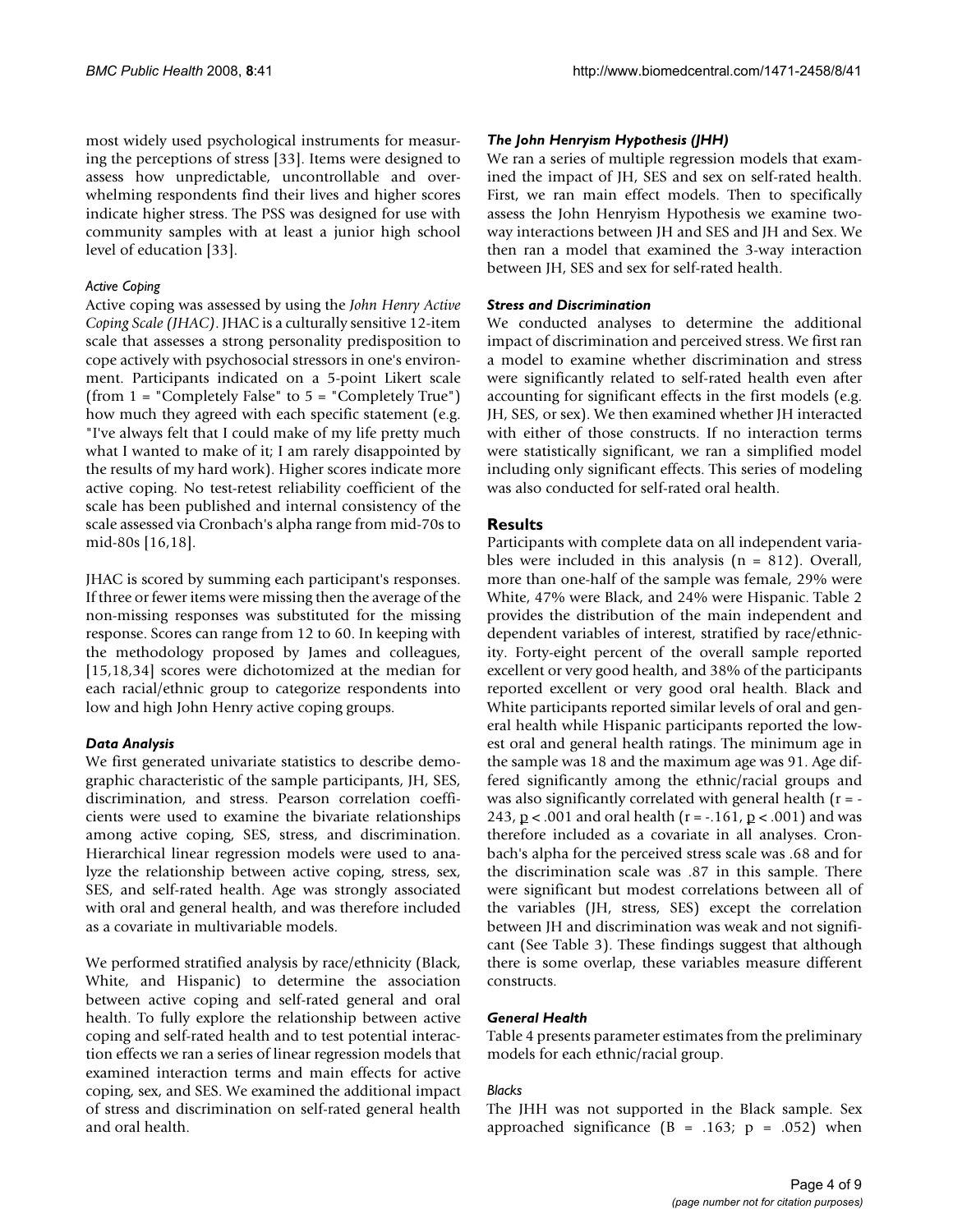**Table 2: Selected characteristics of study participants, by race/ethnicity.**

| Variable                                | White                       | <b>Black</b>                 | Hispanic                     | P value <sup>e</sup> |
|-----------------------------------------|-----------------------------|------------------------------|------------------------------|----------------------|
|                                         | $(n = 238)$                 | $(n = 378)$                  | $(n = 196)$                  |                      |
|                                         | %                           | %                            | %                            |                      |
| Sex                                     |                             |                              |                              |                      |
| Female                                  | 61.7                        | 57.5                         | 54.5                         | .305                 |
| Male                                    | 38.3                        | 42.5                         | 45.5                         |                      |
| Socioeconomic Status <sup>a</sup>       |                             |                              |                              |                      |
| Low $(1-5)$                             | 42.5                        | 49.9                         | 56.6                         | .017                 |
| High $(GT5)$                            | 57.5                        | 50.1                         | 43.4                         |                      |
|                                         | <b>Median</b>               | <b>Median</b>                | <b>Median</b>                |                      |
| John Henryism (range 12-60) b           | 52e                         | 52 <sup>f</sup>              | 51 <sup>e</sup>              | .011                 |
|                                         | Mean (SD)                   | Mean (SD)                    | Mean (SD)                    |                      |
| Age                                     | $47.53(17.5)$ f             | 42.13 $(15.62)$ <sup>e</sup> | 41.68 $(15.27)$ <sup>e</sup> | $-0.01$              |
| Self-Rated General Health (range 1-4) c | $03.32(00.82)$ e            | $03.28(00.85)$ <sup>e</sup>  | 03.04(00.94) f               | .001                 |
| Self-Rated Oral Health (range 1-4) c    | $03.13(00.91)$ e            | $03.03(00.96)$ e             | 02.90(00.98) f               | .046                 |
| Perceived Discrimination (range 1-6) d  | 02.18(00.95) $e$            | $02.61(01.08)^f$             | $02.23(01.07)$ <sup>e</sup>  | $-0.01$              |
| Perceived Stress (3-40) <sup>d</sup>    | $22.58(05.87)$ <sup>e</sup> | 22.25(06.20) f               | $23.91(06.09)$ <sup>e</sup>  | .010                 |

a Perceived SES in the United states based on respondents rating of how they compare to others in terms of income, education and job status. Higher scores indicate higher SES.

<sup>b</sup> John Henryism Active Coping assesses predisposition to cope actively with psychosocial stressors in one's environment, higher scores indicated more active coping.

c Based on participants' ratings of their general and oral health, higher scores indicated better health.

<sup>d</sup> Higher scores indicate higher discrimination or higher perceived stress.

e Analyses were chi square for categorical variables and ANOVA for continuous variables, different subscripts in row indicate a significant difference between groups for ANOVA analyses.

accounting for the effects of perceived stress and discrimination. Perceived stress and discrimination were both significantly related to general health. The final model included sex, perceived discrimination and perceived stress. Black males ( $x = 3.42$ ) reported significantly higher health ratings than did Black females ( $\underline{x} = 3.19$ ). For both Black men and Black women, higher stress and higher perceived discrimination was significantly related to worse health (See Table 5 for final models).

#### *Hispanics*

The JHH was not supported in the Hispanic sample. The only significant effect was a main effect for SES with low SES participants indicating worse health  $(x = 2.92)$  than high SES participants ( $\underline{x} = 3.19$ ). When examining the impact of perceived stress and perceived discrimination

#### **Table 3: Correlationsa among JH, SES, and Perceived Discrimination (n = 812).**

| Variable                                  | SES <sup>b</sup>     | Discrimination | <b>Perceived Stress</b> |
|-------------------------------------------|----------------------|----------------|-------------------------|
| Discrimination<br><b>Perceived stress</b> | $-.140*$<br>$-.250*$ | .206 *         |                         |
| IН                                        | $.105*$              | $-063$         | $-227*$                 |

a Pearson correlation coefficients.

**b SES** is a Dichotomous variable (low/high)

 $* P < .01$ 

only perceived stress was significantly related to general health. When perceived stress was included in the model for Hispanics, SES was no longer significantly related to health status. Therefore, the final model included only perceived stress with higher perceived stress being significantly related to worse health.

#### *Whites*

The JHH was not supported in the White sample. The only significant effect was a main effect for SES, with low SES participants reporting worse health ( $x = 3.17$ ) than high SES participants ( $\underline{x}$  = 3.43). When examining the impact of stress and discrimination only perceived stress was significantly related to general health. Mirroring the results for our Hispanic sample, when stress was included in the model, SES was no longer significantly related to selfrated health status. Therefore, the final model included only stress with higher stress being significantly related to worse health.

#### *Oral Health*

Table 4 presents parameter estimates from the preliminary models for each ethnic/racial group.

#### *Blacks*

The JHH was not supported for oral health in the Black sample. However, active coping was significantly related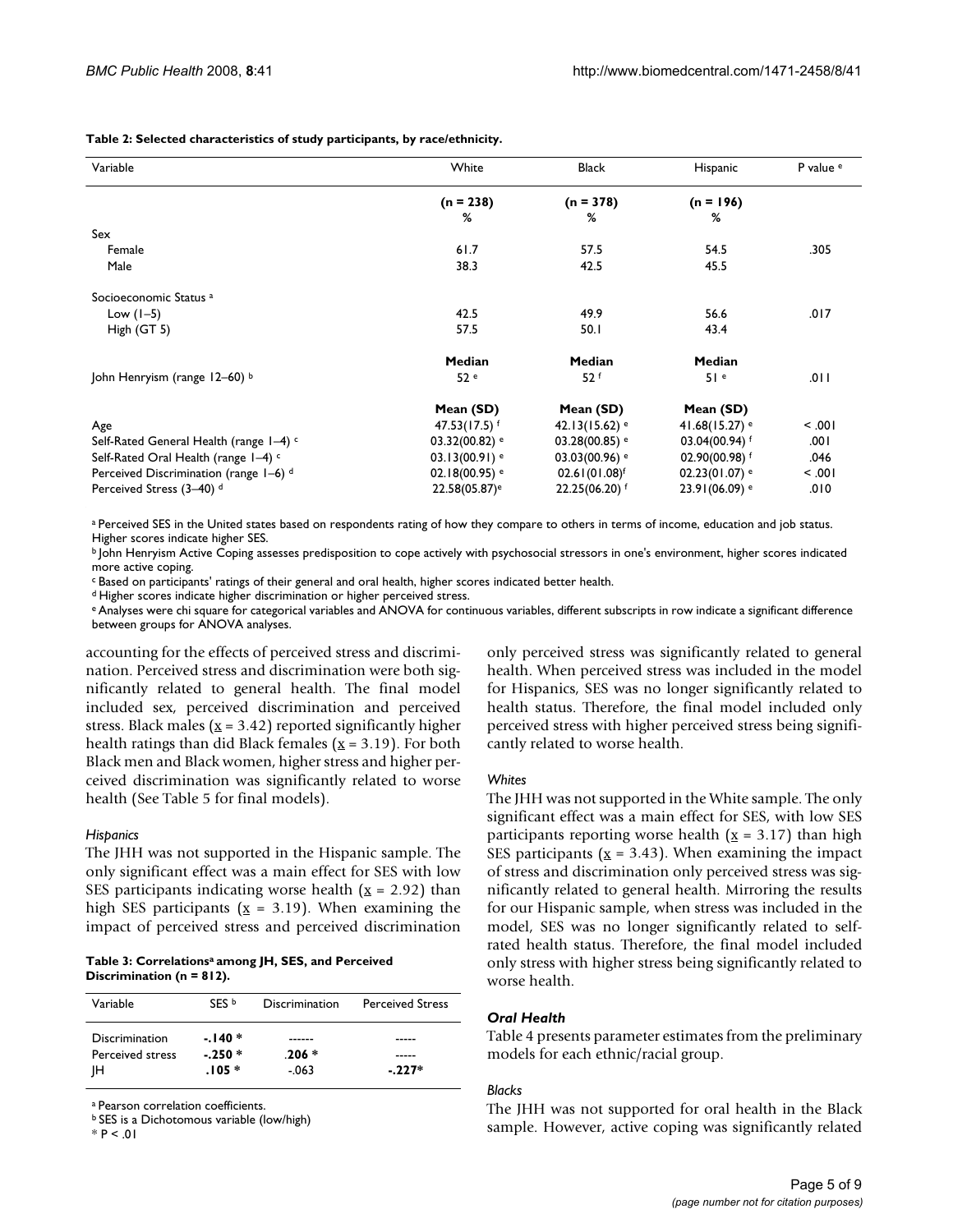**Table 4: Preliminary multiple linear regression model parameter estimates for self-rated general and oral health, by race/ethnicity adjusted for age.**

| <b>Variables</b>                           | <b>Black</b>      | Hispanic    | White                |
|--------------------------------------------|-------------------|-------------|----------------------|
|                                            | $(n = 375)$       | $(n = 194)$ | $(n = 233)$          |
| <b>GENERAL HEALTH</b>                      | <sup>a</sup> Beta | Beta        | Beta                 |
| John Henryism (JH), Sex, SES               |                   |             |                      |
| $IH \times Sex \times SES$                 | .164              | .561        | $-012$               |
| $ H \times$ Sex                            | .169              | $-016$      | $-411$               |
| $IH \times$ SES                            | $-277$            | .358        | $-.349$              |
| Main Effects                               |                   |             |                      |
| JH                                         | .089              | .153        | .161                 |
| Sex (male)                                 | .152              | .019        | $-011$               |
| <b>SES</b>                                 | .023              | $.280*$     | $.245*$              |
| <b>Perceived Stress and Discrimination</b> |                   |             |                      |
| <b>IH × Perceived Stress</b>               | $-0.06$           | $-013$      | $-.002$              |
| JH × Perceived Discrimination              | .046              | $-169$      | $-0.077$             |
| Main Effects                               |                   |             |                      |
| <b>Perceived Stress</b>                    | $-0.024*$         | $-0.052**$  | $-0.038**$           |
| <b>Perceived Discrimination</b>            | $-0.081*$         | .032        | .009                 |
| Sex                                        | .163              | $-0.01$     | $-0.045$             |
| JH                                         | .023              | .095        | .083                 |
| <b>SES</b>                                 | $-0.62$           | .115        | .131                 |
| <b>ORAL HEALTH</b>                         | $(n = 376)$       | $(n = 194)$ | $(n = 233)$          |
| $IH \times Sex \times SES$                 | .075              | .544        | .597                 |
| $IH \times Sex$                            | $-0.024$          | .112        | $-.438$              |
| $IH \times$ SES                            | $-113$            | $-0.074$    | $-.679*$             |
| Main Effects                               |                   |             |                      |
| JH                                         | $.229*$           | .068        | $\frac{1}{2}$        |
| Sex (male)                                 | $-0.057$          | .044        | $-.307**$            |
| <b>SES</b>                                 | .111              | .229        | $\sim$ $\sim$ $\sim$ |
| <b>Perceived Stress and Discrimination</b> |                   |             |                      |
| <b>IH × Perceived Stress</b>               | .003              | $-0.08$     | .015                 |
| JH × Perceived Discrimination              | .117              | $-.048$     | $-166$               |
| Main Effect                                |                   |             |                      |
| <b>Perceived Stress</b>                    | $-0.031**$        | $-0.038**$  | $-019$               |
| Perceived Discrimination                   | $-.015$           | .031        | $-.070$              |
| Sex                                        | $-069$            | .005        | $-.301*$             |
| JH                                         | .151              | .005        | .150                 |
| SES                                        | .030              | .115        | $.333**$             |
|                                            |                   |             |                      |

a Unstandardized Coefficients.

b SES is a dichotomous variable (low/high)

 $* p < .05 ** p < .01$ 

to oral health as a main effect. Black participants with high active coping reported better oral health ( $x = 3.15$ ) than those with low active coping ( $x = 2.93$ ). When examining the impact of stress and discrimination only perceived stress was significantly related to oral health. However, when stress was included in the model, active coping was no longer significantly related to self-rated oral health. Therefore, the final model included only stress with higher stress being significantly related to worse oral health. (See Table 5 for final models).

#### *Hispanics*

The JHH was not supported for oral health in the Hispanic sample. Perceived stress was the only variable significantly related to oral health for Hispanics. Therefore, the final model included only stress with higher stress being significantly related to worse health

#### *Whites*

When examining the JHH in Whites there was a significant interaction between active coping and SES (B = -.595,  $p = .011$ ) however, it was participants with low active coping and low SES that reported significantly worse oral health than participants with high active coping and low SES. Sex was the only other variable significantly related to oral health with White males ( $x = 2.97$ ) reporting significantly lower oral health ratings than White females ( $x =$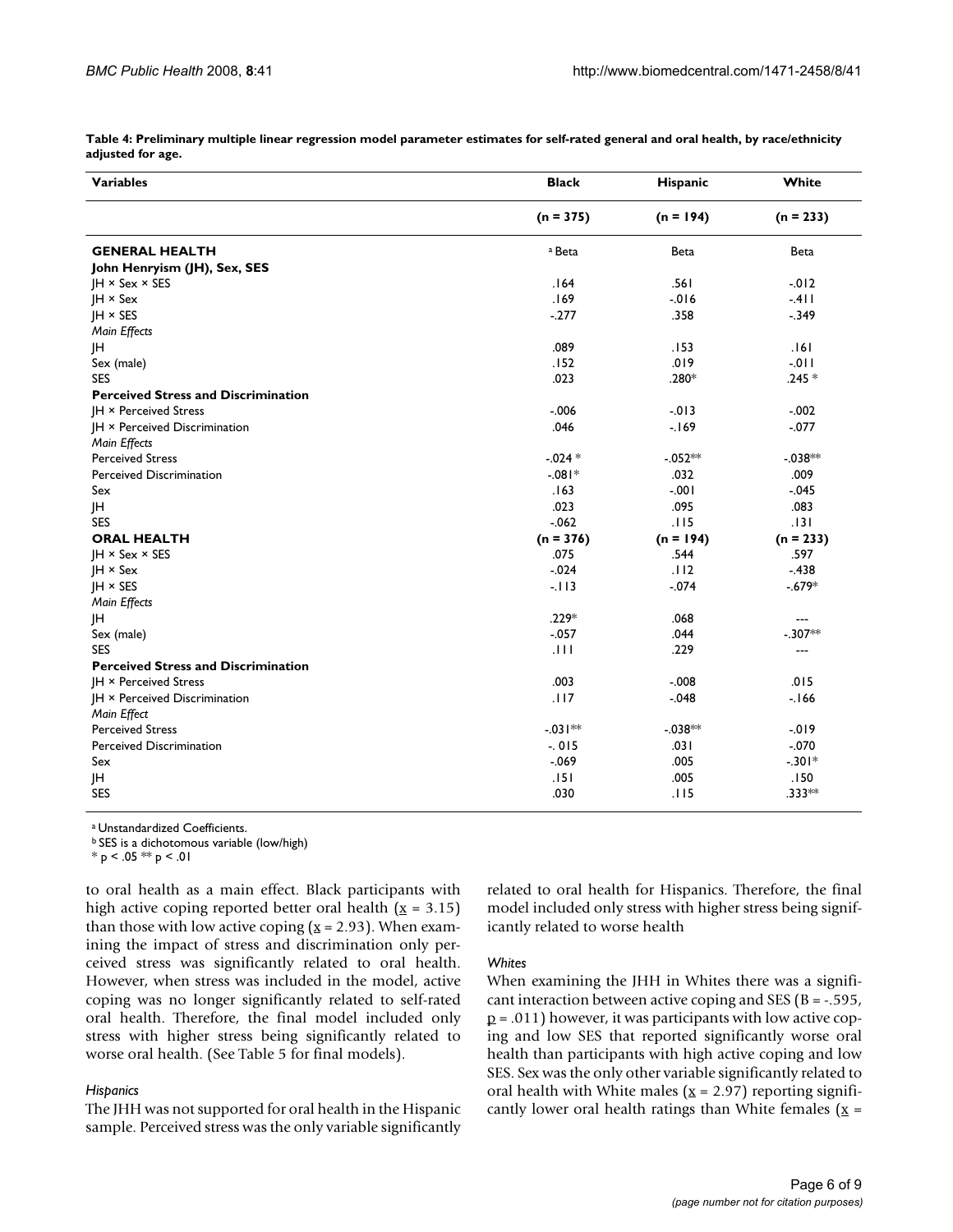**Table 5: Final multiple linear regression model parameter estimates for self-rated general and oral health, by race/ethnicity adjusted for age.**

| <b>Variables</b>                     | Beta <sup>a</sup> | p-value |
|--------------------------------------|-------------------|---------|
| <b>GENERAL HEALTH</b>                |                   |         |
| Blacks ( $n = 375$ )                 |                   |         |
| Sex (Male)                           | .164              | .048    |
| <b>Perceived Stress</b>              | $-0.024$          | < 0.01  |
| <b>Perceived Discrimination</b>      | $-078$            | .046    |
| Hispanics ( $n = 194$ )              |                   |         |
| <b>Perceived Stress</b>              | $-056$            | < 0.01  |
| Whites ( $n = 233$ )                 |                   |         |
| <b>Perceived Stress</b>              | $-042$            | < 0.01  |
| <b>ORAL HEALTH</b>                   |                   |         |
| <b>Blacks (n = 375)</b>              |                   |         |
| <b>Perceived Stress</b>              | $-0.34$           | < 0.01  |
| Hispanics ( $n = 194$ )              |                   |         |
| <b>Perceived Stress</b>              | $-0.040$          | < 0.01  |
| Whites ( $n = 233$ )                 |                   |         |
| Sex                                  | .757              | < 0.01  |
| SES $\frac{b}{x}$ John Henryism (JH) |                   |         |
| REF High IH and Low SES              | ------            |         |
| Low JH and Low SES                   | $-552$            | .001    |
| Low IH and High SES                  | .205              | .222    |
| High JH and High SES                 | .077              | .631    |

a Unstandardized Coefficients.

b SES is a dichotomous variable (low/high)

3.22). Therefore, the final model included only the significant interaction between active coping and SES and sex.

#### **Discussion**

This study assessed active coping and health, taking into account the influence of known psychological and social correlates of general and oral health in a low-income, ethnically diverse sample. Overall, perceived stress was the strongest correlate of general and oral health and often accounted for a significant amount of the variance associated with SES. Sex of the participant was related to general health only for Black participants and oral health for white participants. The main hypothesis for this study was not supported, as active coping coupled with low SES did not relate to worse self-rated general or oral health in any of the ethnic/racial groups.

Our results suggest that overall perceived stress may be a critical component in understanding health outcomes for low income Black, Hispanic and White adults. Perceived stress was significantly related to reports of general health for all ethnoracial groups and was significantly related to self-rated oral health for Black and Hispanic participants. While SES was significantly associated with general health

for Whites and Hispanics, this relationship was moderated by stress. It may be that low SES is a proxy for higher stress because lower SES (lack of economic resources, lower education and lower occupation) is associated with higher stress. These results point to the importance of incorporating measures of stress into health disparities research.

Perceived discrimination was significantly related to general health only for Black participants. Increased discrimination relates to higher stress levels and has been regularly associated with poorer health [9-11]. The fact that discrimination was associated with self-rated health status only among Black participants may be due in part to the location of the survey. A majority of Miami-Dade County's population is comprised of residents of Hispanic or Latino origin (57.3%), and discrimination may be less common in such circumstances.

Sex was significantly related to general health only for Black participants. For Blacks, the relationship between sex and health was not moderated by stress. Research has shown that men and women cope differently in response to stress, and that those differences ultimately can influence physiology and health [35]. Previous researchers have hypothesized that Black women's more diverse roles may be a protective factor for health, while Black men who do not have as pronounced a family role suffer due to economic disparities [16]. Our results indicate that the multiple roles Black women are required to fill may actually be detrimental to their overall health possibly due to the stress of trying to balance numerous critical roles.

It is interesting that coping style was related solely to oral health and not to general health. Although the John Henryism Hypothesis (JHH) was not supported by our data, it is possible that, although the sample size was large, we did not have adequate statistical power to detect such interaction effects. The JHH has generally been linked to conditions that lead to worse health such as high blood pressure or cardiovascular reactivity [14,15]. This relationship makes intuitive sense in that active coping with limited resources can increase activity in the parasympathetic nervous system which could increase heart rate and blood pressure. Our measure of general health was more global than physiological markers such as blood pressure. However, coping did relate to oral health for Blacks and Whites but again not in the way hypothesized by the JHH. There is no reason to expect that active coping with stressors would be independently related to poorer health [12,36]. Our finding that Blacks with active coping strategies reported better health is consistent with an extensive literature on the benefit of active coping to psychological and physical health [12,36]. High active coping may be critical in oral health as several active self-care strategies (e.g.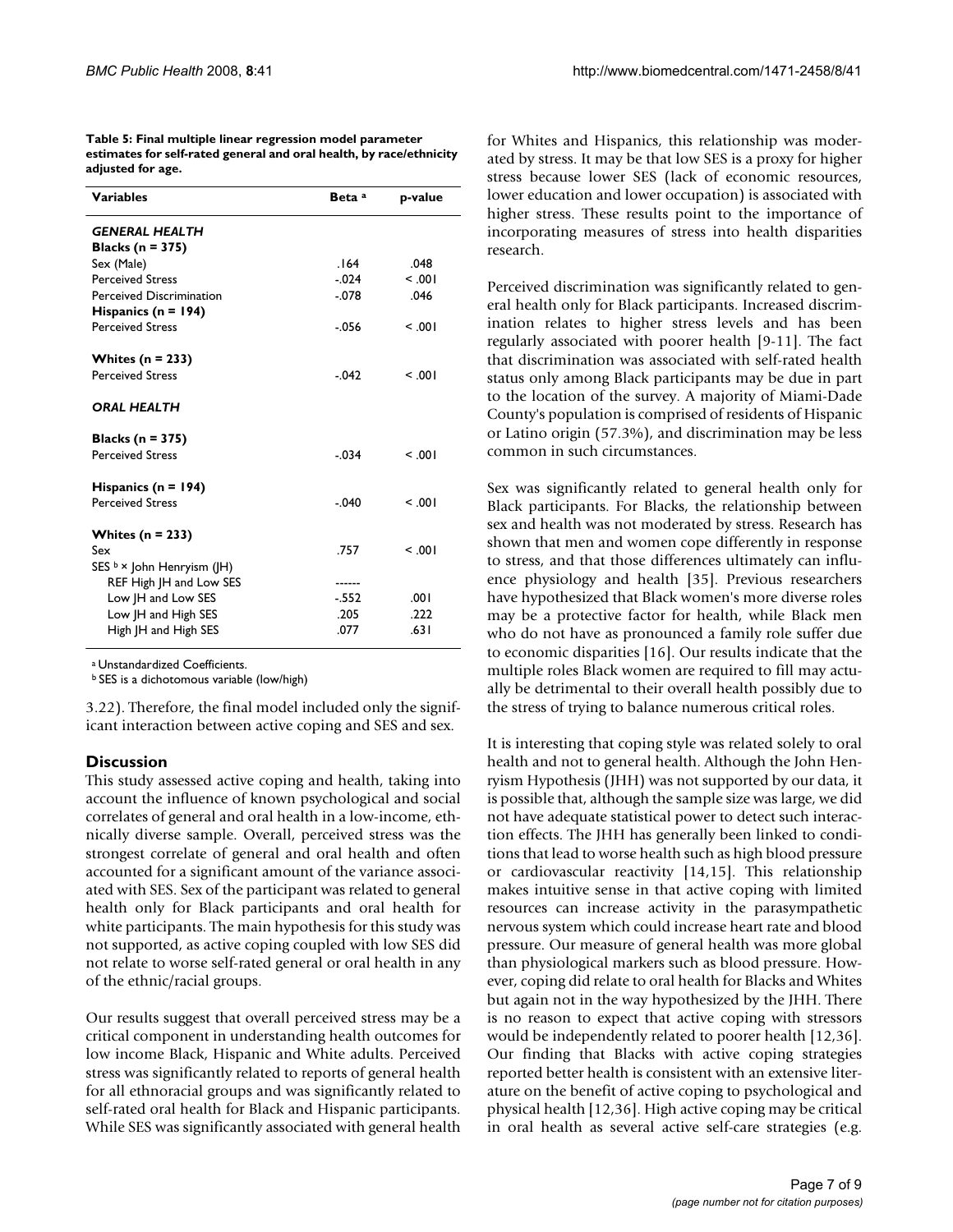daily tooth brushing and flossing) have been found to dramatically improve oral health. Oral health is a critical component of general health and our results show that key psychological factors (e.g. stress and coping) and social factors (discrimination and SES) impact global measures of oral and general health differently.

The strengths of this study include comprehensive assessment of factors that have been shown to influence health disparities, such as ethnoracial group membership, sex, discrimination, SES and active coping. In addition, this study expanded on past research by examining the JH construct among Hispanics, another U.S. ethnic group that experiences health disparities. This study utilizes an encompassing and culturally relevant measure of SES and discrimination. Finally, health outcomes were assessed utilizing a comprehensive measure of both general and oral health. Oral health is often neglected in disparities research but is an essential factor in overall health [6].

Limitations of this study include reliance on self-reported data, the absence of physiological or clinical measures of oral or general health, and a cross-sectional study design. Because they were not measured, it was also not possible to rule out other unmeasured psychological variables such as neuroticism or depressive symptoms as responsible for the observed association between self rated health indicators and perceived stress. Despite the potential biases inherent in self-rated measures, obtaining objective measures of discrimination and stress would be extremely difficult and the association between self-rated health status and excess mortality has been well-established [4,5,26]. In addition, moving toward a more all-encompassing assessment of health allows for a more comprehensive understanding of health disparities [26]. Finally, although this sample was diverse in regards to ethnicity/race, all participants resided in one of two cities in Florida.

## **Conclusion**

This study examined several known correlates of health status and factors related to health disparities among a large multi-ethnic sample and also expanded the study of these variables to oral health. Active coping was positively related to oral health only, while perceived stress was an important correlate of both general and oral health. Although SES related to general health for Hispanics and Whites, this relationship was mediated by perceived stress. These results point to the importance measuring perceived stress directly rather than relying on SES as a proxy for stress. Coping styles or perceptions of stress can differ greatly among individuals in identical situations. Simultaneously assessing general health, oral health, and several critical psychological and social variables within a large multi-ethnic sample provides an important step in understanding the complex etiology of health disparities

in the United States. Future research should include longitudinal studies to help clarify the temporal relation of these factors.

## **Competing interests**

The author(s) declare that they have no competing interests.

## **Authors' contributions**

HL and ST made substantial contributions to the conception, design and acquisition of the data. HL, ST, JW all participated in the data analytic plan and interpretation of data. JW performed all data analysis and initial drafts of the manuscripts. HL, ST and JW all participated in reviewing and revising the manuscript.

#### **Acknowledgements**

This research was supported by grants from the American Cancer Society ROG 02 230 01; Centers for Disease Control and Prevention, Prevention Research Centers Oral Health Network UAB/CDC U48 CCU 4-9679-02; and the National Institute of Health R01DE16226. No other financial support, commercial or federal was provided for this research.

#### **References**

- 1. CDC: **At-A-Glance Report for Reach 2010.** *Edited by Promotion NCfCDPaH. Atlanta: Centers for Disease Control and Prevention* 2005.
- 2. Kumanyika SK, Morssink CB: **[Bridging domains in efforts to](http://www.ncbi.nlm.nih.gov/entrez/query.fcgi?cmd=Retrieve&db=PubMed&dopt=Abstract&list_uids=16769754) [reduce disparities in health and health care.](http://www.ncbi.nlm.nih.gov/entrez/query.fcgi?cmd=Retrieve&db=PubMed&dopt=Abstract&list_uids=16769754)** *Health Educ Behav* 2006, **33(4):**440-458.
- 3. **U.S. Department of Health and Human Services. Healthy People 2010: Understanding and improving health.** *Volume 1*. 2nd edition. Washington, DC: Government Printing Office; 2000:608.
- 4. DeSalvo KB, Bloser N, Reynolds K, He J, Muntner P: **[Mortality pre](http://www.ncbi.nlm.nih.gov/entrez/query.fcgi?cmd=Retrieve&db=PubMed&dopt=Abstract&list_uids=16336622)[diction with a single general self-rated health question.](http://www.ncbi.nlm.nih.gov/entrez/query.fcgi?cmd=Retrieve&db=PubMed&dopt=Abstract&list_uids=16336622)** *Journal of General Internal Medicine* 2006, **21(3):**267-275.
- 5. Lethbridge-Cejku M, Vickerie J: **Summary health statistics for U.S. adults: National Health Interview Survey, 2003.** In *Vital Health Stat 10 Volume 10*. US Government Printing Office; 2005.
- 6. **U.S. Department of Health and Human Services. Oral Health in America: A Report of the Surgeon General.** *Edited by Services USDoHaH. Rockville, MD: National Institute of Dental and Craniofacial Research, National Institutes of Health* 2000:1-332.
- 7. Taylor SE, Seeman TE: **Psychosocial resources and the SEShealth relationship.** In *Socioeconomic Status and Health in Industrial Nations Volume 896*. New York: New York Acad Sciences; 1999:210-225.
- 8. Maurice-Stam H, Grootenhuis MA, Brons PPT, Caron HN, Last BF: **Psychosocial indicators of health-related quality of life in children with cancer 2 months after end of successful treatment.** *Journal of Pediatric Hematology Oncology* 2007, **29(8):**540-550.
- 9. Storch M, Gaab J, Kuttel Y, Stussi AC, Fend H: **[Psychoneuroendo](http://www.ncbi.nlm.nih.gov/entrez/query.fcgi?cmd=Retrieve&db=PubMed&dopt=Abstract&list_uids=17605565)[crine effects of resource-activating stress management](http://www.ncbi.nlm.nih.gov/entrez/query.fcgi?cmd=Retrieve&db=PubMed&dopt=Abstract&list_uids=17605565) [training.](http://www.ncbi.nlm.nih.gov/entrez/query.fcgi?cmd=Retrieve&db=PubMed&dopt=Abstract&list_uids=17605565)** *Health Psychology* 2007, **26(4):**456-463.
- 10. McEwen BS, Seeman T: **[Protective and damaging effects of](http://www.ncbi.nlm.nih.gov/entrez/query.fcgi?cmd=Retrieve&db=PubMed&dopt=Abstract&list_uids=10681886) [mediators of stress – Elaborating and testing the concepts of](http://www.ncbi.nlm.nih.gov/entrez/query.fcgi?cmd=Retrieve&db=PubMed&dopt=Abstract&list_uids=10681886) [allostasis and allostatic load.](http://www.ncbi.nlm.nih.gov/entrez/query.fcgi?cmd=Retrieve&db=PubMed&dopt=Abstract&list_uids=10681886)** In *Ann N Y Acad Sci Volume 896*. New York: New York Acad Sciences; 1999:30-47.
- 11. Black PH, Garbutt LD: **[Stress, inflammation and cardiovascular](http://www.ncbi.nlm.nih.gov/entrez/query.fcgi?cmd=Retrieve&db=PubMed&dopt=Abstract&list_uids=11801260) [disease.](http://www.ncbi.nlm.nih.gov/entrez/query.fcgi?cmd=Retrieve&db=PubMed&dopt=Abstract&list_uids=11801260)** *J Psychosom Res* 2002, **52(1):**1-23.
- 12. Derogatis LR, Abeloff MD, Melisaratos N: **[Psychological coping](http://www.ncbi.nlm.nih.gov/entrez/query.fcgi?cmd=Retrieve&db=PubMed&dopt=Abstract&list_uids=470087) [mechanisms and survival time in metastatic breast-cancer.](http://www.ncbi.nlm.nih.gov/entrez/query.fcgi?cmd=Retrieve&db=PubMed&dopt=Abstract&list_uids=470087)** *Journal of the American Medical Association* 1979, **242(14):**1504-1508.
- 13. Boehmer S, Luszczynska A, Schwarzer R: **[Coping and quality of life](http://www.ncbi.nlm.nih.gov/entrez/query.fcgi?cmd=Retrieve&db=PubMed&dopt=Abstract&list_uids=17999215) [after tumor surgery: Personal and social resources promote](http://www.ncbi.nlm.nih.gov/entrez/query.fcgi?cmd=Retrieve&db=PubMed&dopt=Abstract&list_uids=17999215) [different domains of quality of life.](http://www.ncbi.nlm.nih.gov/entrez/query.fcgi?cmd=Retrieve&db=PubMed&dopt=Abstract&list_uids=17999215)** *Anxiety Stress Coping* 2007, **20(1):**61-75.
- 14. Bennett GG, Merritt MM, Sollers JJ, Edwards CL, Whitfield KE, Brandon DT, Tucker RD: **Stress, coping, and health outcomes**